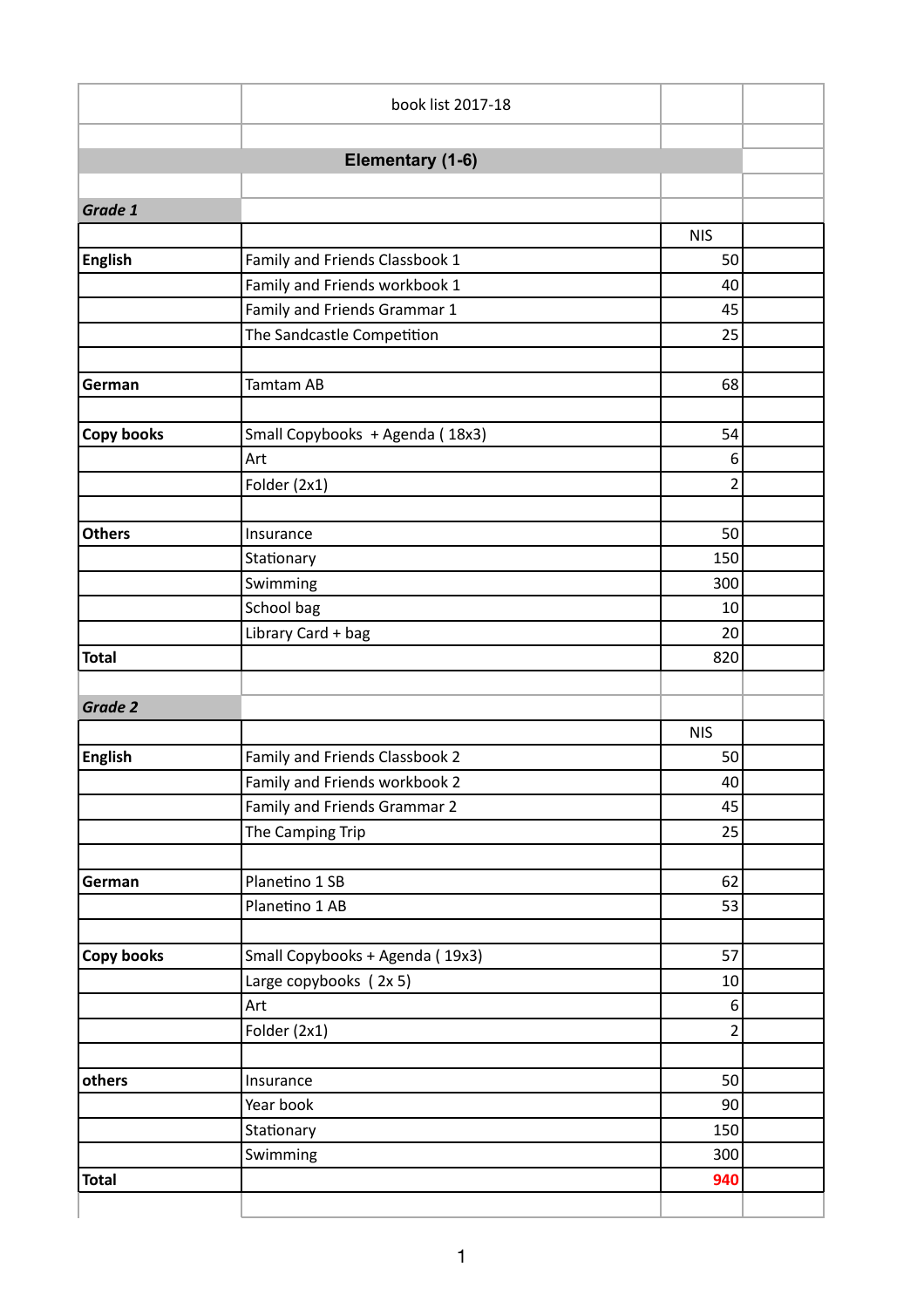| Grade 3           |                                 |            |  |
|-------------------|---------------------------------|------------|--|
|                   |                                 | <b>NIS</b> |  |
| English           | Family and Friends Classbook 3  | 55         |  |
|                   | Family and Friends workbook 3   | 40         |  |
|                   | Family and Friends Grammar 3    | 45         |  |
|                   | Sindbad                         | 25         |  |
|                   |                                 |            |  |
| German            | Planetino 2, SB                 | 62         |  |
|                   | Planetino 2, AB                 | 54         |  |
|                   |                                 |            |  |
| Copy books        | Small Copybooks + Agenda (17x3) | 51         |  |
|                   | Large Copybooks( 5x5)           | 25         |  |
|                   | Art                             | 6          |  |
|                   | Folder (2x1)                    | 2          |  |
|                   |                                 |            |  |
| <b>Others</b>     | Insurance                       | 50         |  |
|                   | Yearbook                        | 90         |  |
|                   | Stationary                      | 150        |  |
| Total             |                                 | 655        |  |
|                   |                                 |            |  |
| Grade 4           |                                 |            |  |
|                   |                                 | <b>NIS</b> |  |
| <b>English</b>    | Family and Friends Classbook 4  | 55         |  |
|                   | Family and Friends workbook 4   | 40         |  |
|                   | Family and Friends Grammar 4    | 45         |  |
|                   | Changing places                 | 25         |  |
|                   |                                 |            |  |
| German            | Plaentino3, SB                  | 62         |  |
|                   | Planetino 3, AB                 | 54         |  |
|                   |                                 |            |  |
| <b>Copy books</b> | Small Copybooks + Agenda (12x3) | 36         |  |
|                   | Large Copybooks (9x5)           | 45         |  |
|                   | Art                             | 6          |  |
|                   | Folder (2x1)                    | 2          |  |
|                   |                                 |            |  |
| <b>Others</b>     | Insurance                       | 50         |  |
|                   | yearbook                        | 90         |  |
|                   | Stationary                      | 150        |  |
| Total             |                                 | 660        |  |
|                   |                                 |            |  |
| Grade 5           |                                 |            |  |
|                   |                                 | <b>NIS</b> |  |
| <b>English</b>    | Familiy and Friends Classbook 5 | 55         |  |
|                   | Familiy and Friends workbook 5  | 40         |  |
|                   | Family and Friends Grammar 5    | 50         |  |